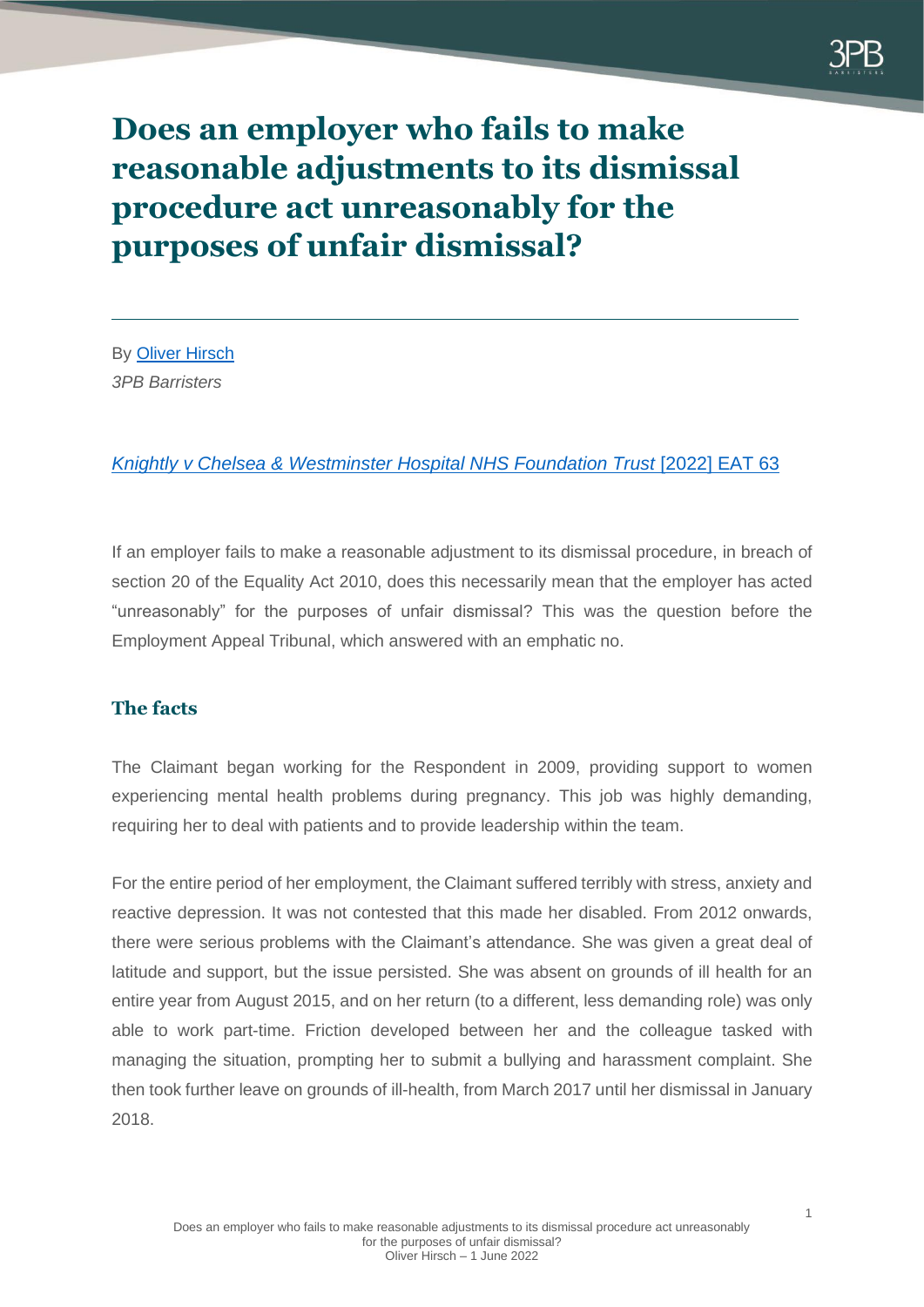

Throughout 2017, her consistent position was that she would not be able to return to work in the foreseeable future, and that there were no steps which the respondent could take to enable her to do so, and that she wished to apply for ill-health retirement. A long-term sickness absence hearing was held on 11 January 2018, at which the claimant repeated this position. She had not brought a companion to the hearing, nor submitted any documents or written representations despite having had more than two months to do so. She asked for any decision on dismissal to be delayed pending her application for ill-health retirement, and the hearing was adjourned. However, since such a delay was not regular practice, the Claimant was later telephoned informing her that she had been dismissed; this was followed up by a letter dated 25 January, summarising the reasons for dismissal and notifying her of the right to appeal within ten days.

On 7 February – more than ten days later – the Claimant asked for a two-week extension of time to lodge an appeal. This request was refused, and when the Claimant submitted a threeline summary appeal on 14 February 2018, this was not considered because it was out of time.

## **The case at first instance**

The Claimant brought a claim for unfair dismissal, and for discrimination under sections 15 (discrimination arising from disability) and 20 (failure to make reasonable adjustments) of the Equality Act.

The ET found for the Respondent, save for one part of the reasonable adjustments claim: namely, that the Claimant should have been granted the two-week extension to submit an appeal which she had asked for, in an adjustment of its normal practice. The ET added that had it been so required, it would not have found that there was any likelihood of the appeal succeeding, had it been allowed to proceed. A provisional award of £3,000 was made for injury to feelings.

The ET rejected the other part of her reasonable adjustments claim, that the Respondent should have altered its absence management procedures and attendance requirements more generally. Its view was that all reasonable steps had been taken, bearing in mind the impact of her attendance record on colleagues and the service provided to the public.

Next the ET dealt with the section 15 claim. The Claimant contended that the capability proceedings and eventual dismissal were unfavourable treatment for a reason arising out of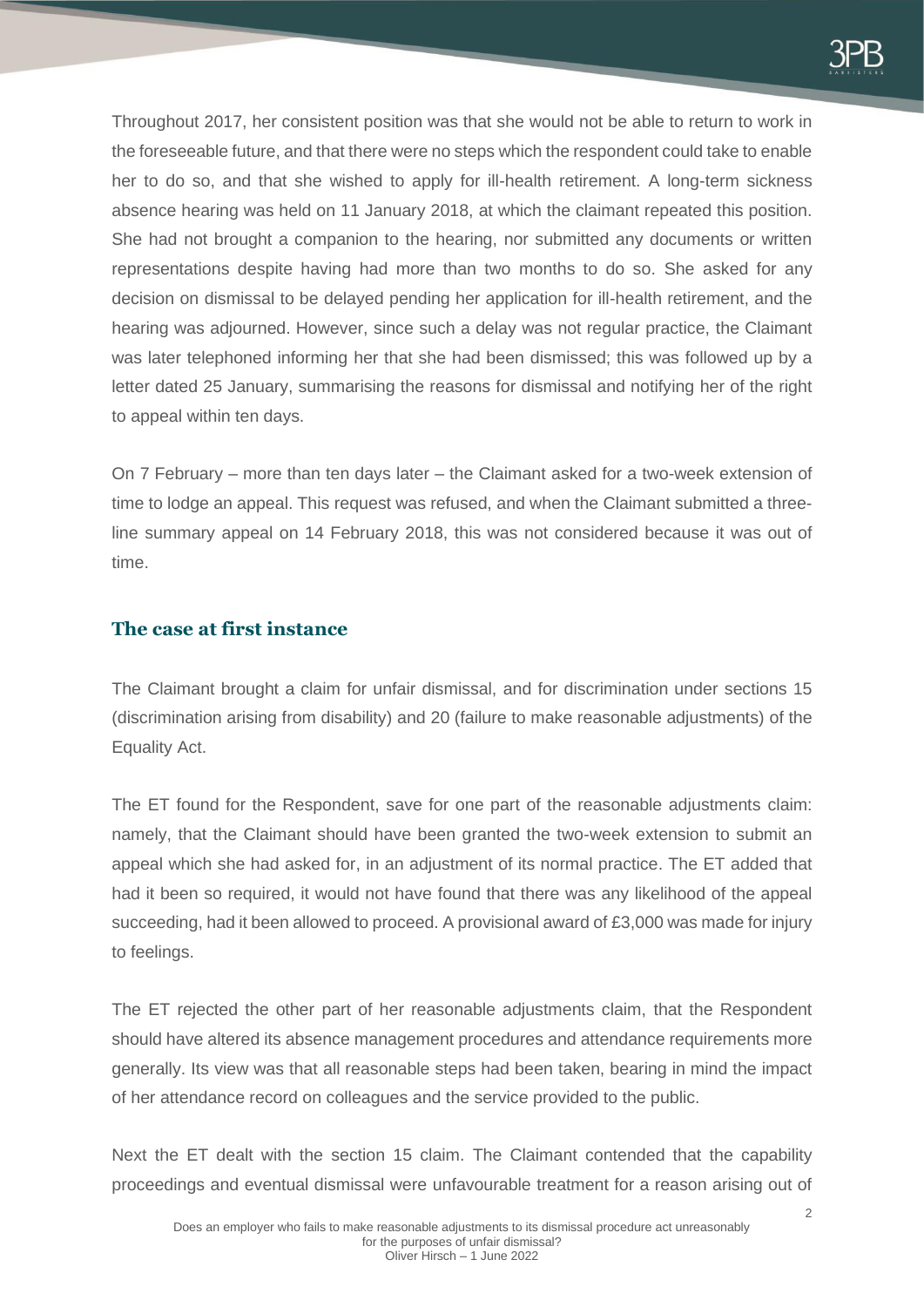her disability, namely her attendance record. This was agreed, as was the existence of a legitimate aim for this treatment; at issue was its proportionality. The ET found that it was proportionate to hold a long-term sickness absence hearing, given that five formal reviews had been held first, and the Claimant's position was that she could not return to work. It was also proportionate to have dismissed her, for essentially the same reasons.

Finally, the ET considered the claim for unfair dismissal. It was common ground that the reason for dismissal was capability, and the claim turned on reasonableness. The ET tackled separately the issues of whether a fair procedure was adopted, and whether dismissal for that reason was within the range of reasonable responses. Regarding the procedure, which it found fair, it addressed the potential inconsistency with its finding that the Respondent had failed to make a reasonable adjustment. The difference was that while it would have been a reasonable adjustment to grant an extension, failure to do so was not outside the range of reasonable responses required of the employer. It also found that dismissal by reason of capability was reasonable, given the scale of the problem and failure of attempts to solve it. Interestingly, the EAT criticised this separation of the issue of reasonableness into procedural fairness and overall fairness, but considered that the relevant question had been answered nonetheless (paragraph 27).

# **The Appeal Tribunal's decision**

The Claimant appealed on four grounds.

- 1. Given its findings on the extension of her appeal, the ET should have found that her dismissal was unfair.
- 2. The ET's reasons for finding that her dismissal was fair were inadequate, particularly in light of this apparent inconsistency.
- 3. The ET took into account an irrelevant consideration when deciding her dismissal was fair, namely that her appeal would have failed anyway.
- 4. If her dismissal was indeed procedurally unfair, it would follow that it was not a proportionate means of achieving a legitimate aim for the purposes of section 15 of the Equality Act.

The EAT began by setting out the legal framework for each of the three claims. These were three different torts, it stated, each with different legal ingredients and legislative aims. Most important among these, for the purposes of the present case, was that in the Equality Act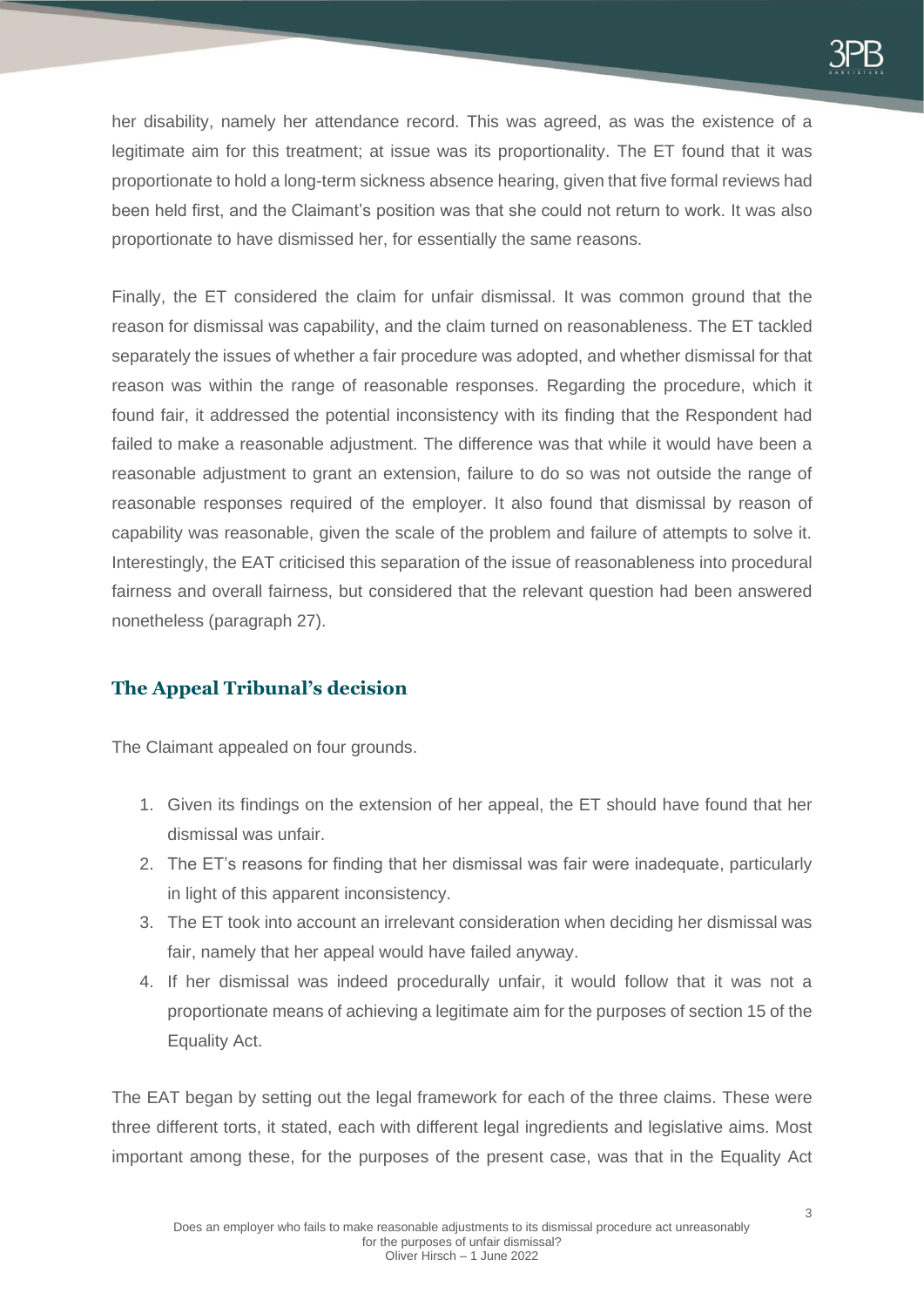

claims the tribunal must decide for itself whether the decision of the employer was a reasonable one; whereas for unfair dismissal, the question is whether the employer's actions fell outside the "range" of reasonable responses. The fact that one of these torts has been committed does not mean that any of the others necessarily will have been (paragraphs 37- 40). This paved the way for dismissing the Claimant's first ground of appeal, that a failure to make a reasonable adjustment necessarily constituted unreasonable behaviour for the purposes of unfair dismissal. Instead, said the EAT, it would depend on the facts of each case (paragraphs 45-49).

The second ground (inadequate reasons) was dismissed on the basis that the ET had indeed been alive to the above issue, and dealt with it correctly (paragraphs 50-53). Nor had the ET found that the dismissal was fair merely because a fair procedure would not have changed the outcome, thus committing "*Polkey* heresy": rather that, notwithstanding the refusal of an extension to lodge an appeal, the overall procedure was fair, taking into account the strength of the reasons to terminate the Claimant's employment. This disposed too of the third ground of appeal (paragraph 54).

The Claimant's final argument failed by default, because it relied on the dismissal being considered unfair. The EAT described it as "wrong in any event", because it fell into the same error of conflating the ingredients of different legal torts. The fairness and the proportionality of a dismissal were not identical legal concepts (paragraphs 56-57).

# **Comment**

The EAT has delivered an unambiguous statement that a failure to make reasonable adjustments does not necessarily equate to unreasonable behaviour for the purposes of unfair dismissal. Drawing this out into a wider point, the EAT explained that one *legal* conclusion made by a tribunal was not a relevant consideration when reaching another legal conclusion; what may be cross-applicable is a *factual* conclusion that the Tribunal has already reached.

The EAT did consider when a failure to make a reasonable adjustment *might* make a dismissal unfair.

[41] [It] will depend on the relationship between the adjustment in question and the *dismissal. Where, for example, the adjustment would have meant that the dismissal of the employee became unnecessary, it is likely that in practice the dismissal would also be held to be unfair.*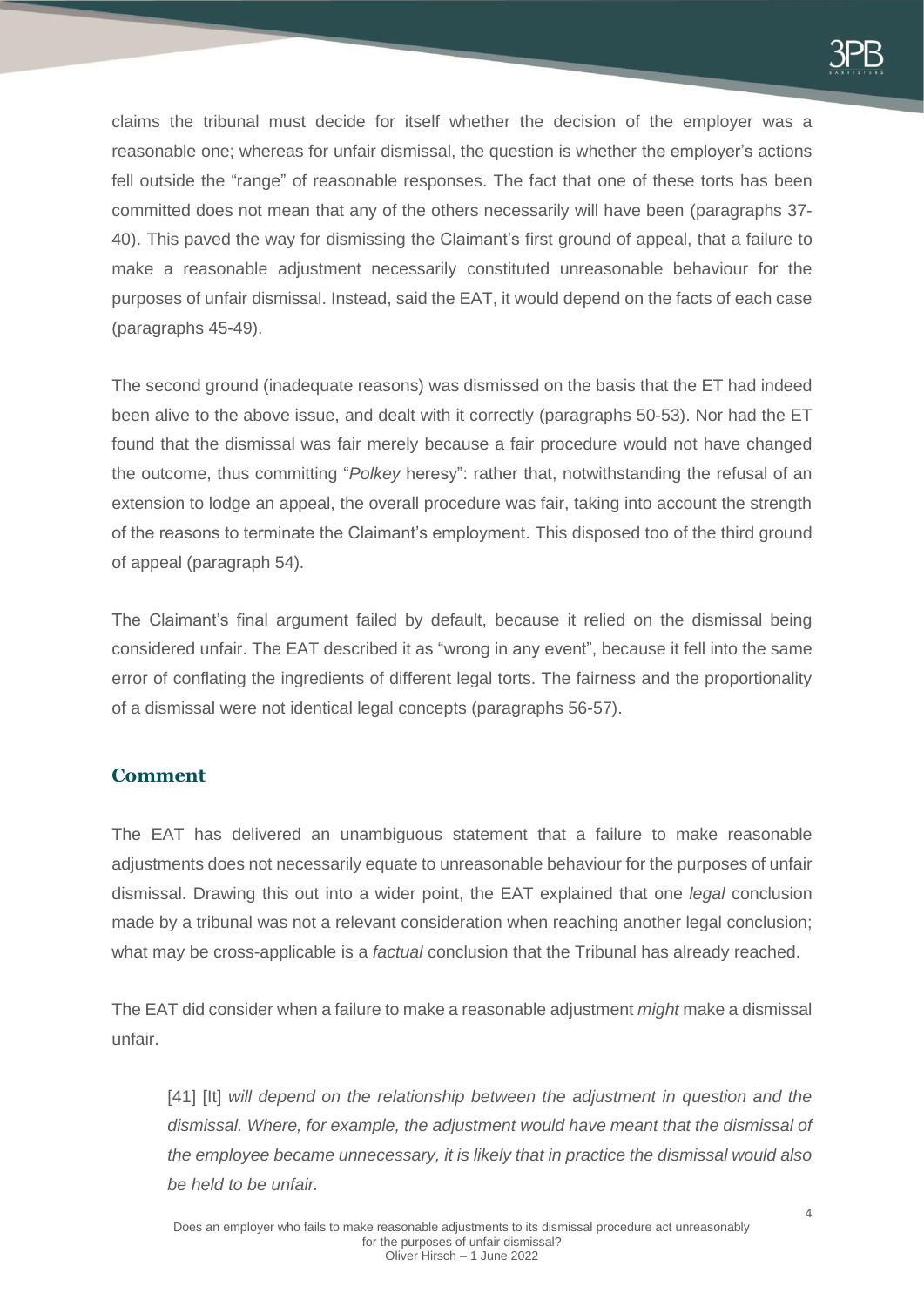In that scenario, said the EAT, such a failure would in addition likely be disproportionate for the purposes of section 15 of the Equality Act (paragraph 41).

It is worth saying that the facts of this case were unusual, in that the Claimant agreed she was unable to work and indeed had a broader reluctance to stay with the NHS, due to additional (unrelated) litigation she was taking against it. Her attendance record had been poor for many years; her job was an important, patient-facing role; and the employer had taken all reasonable steps to accommodate her disability. One of the key reasons for holding that the procedure was fair was the strength of the reasons for dismissal; it is sensible to infer that in a more borderline case, something which constitutes a failure to make a reasonable adjustment is more likely also to affect the reasonableness of dismissing an employee.

The EAT also commented on the relationship between unfair dismissal and a claim under section 15 (discrimination arising from disability). Having already cited the judgment of Sales LJ (as he then was) in *York City Council v Grosset* [2018] ICR 1492, which drew the distinction between a "range" of reasonable responses (unfair dismissal) and what the tribunal considered reasonable (section 15), it considered that:

[39] *Sales LJ might have added that the law of unfair dismissal arguably places a greater emphasis on procedural fairness than the concept of proportionality, which is more focussed on outcomes. It was suggested by Mr Jones* [for the Respondent] *that he could have added that the test for proportionality (or, as it is often put, objective justification) may be based on matters which were not in the mind of the employer at the time of the unfavourable treatment complained about, whereas of course the W Devis & Sons Ltd v Atkins [1977] AC 931 principle means that the law of unfair dismissal focusses on what was in the mind of the employer at the time of dismissal.*

The key takeaway, it would seem, is that practitioners must be careful about drawing links between a claimant's unfair dismissal and discrimination claims. The safer approach is simply to tackle each head of claim on its own terms.